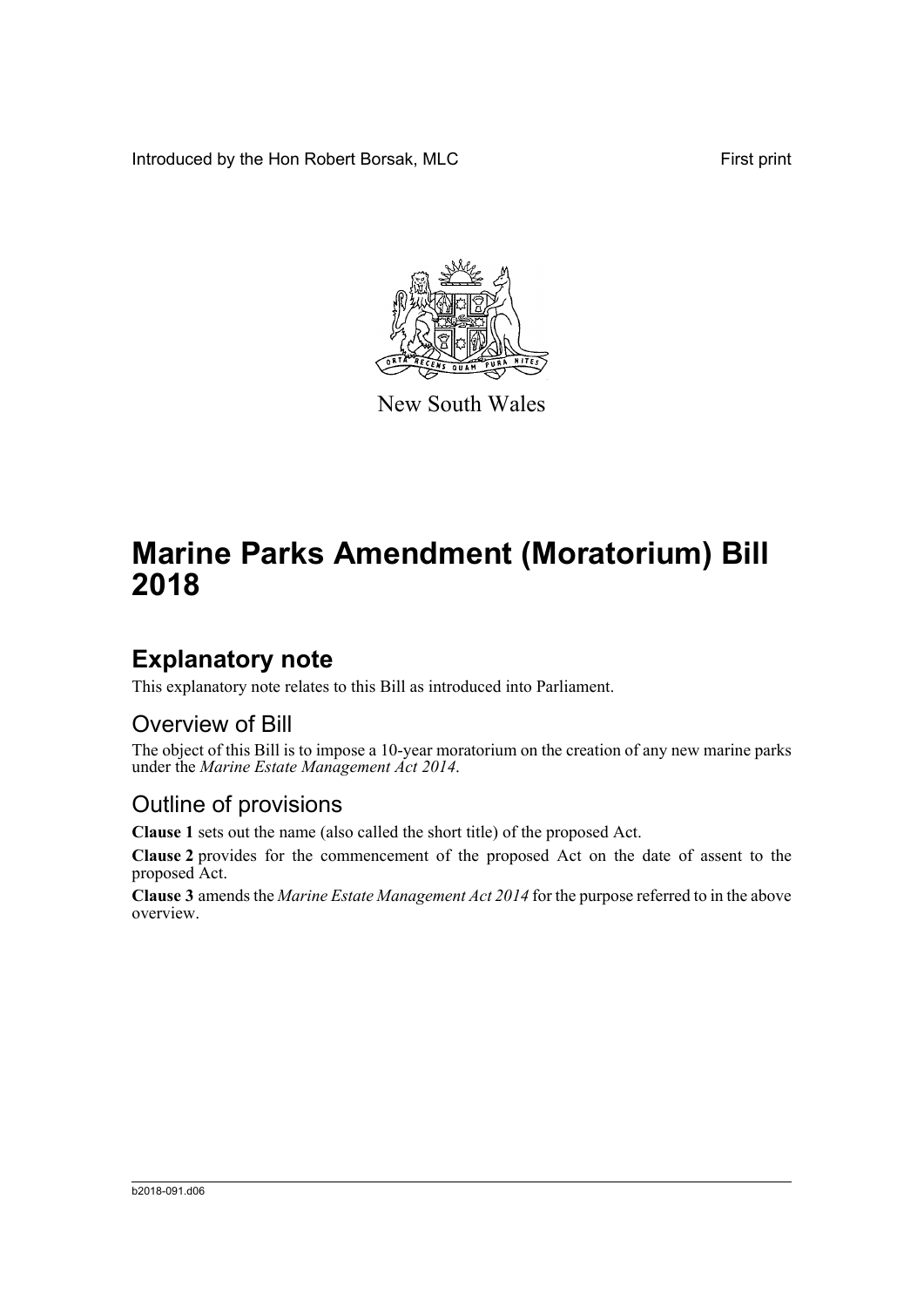Introduced by the Hon Robert Borsak, MLC First print



New South Wales

# **Marine Parks Amendment (Moratorium) Bill 2018**

## **Contents**

|              |                                                      | Page |
|--------------|------------------------------------------------------|------|
| $\mathbf{1}$ | Name of Act                                          |      |
|              | 2 Commencement                                       |      |
| 3.           | Amendment of Marine Estate Management Act 2014 No 72 |      |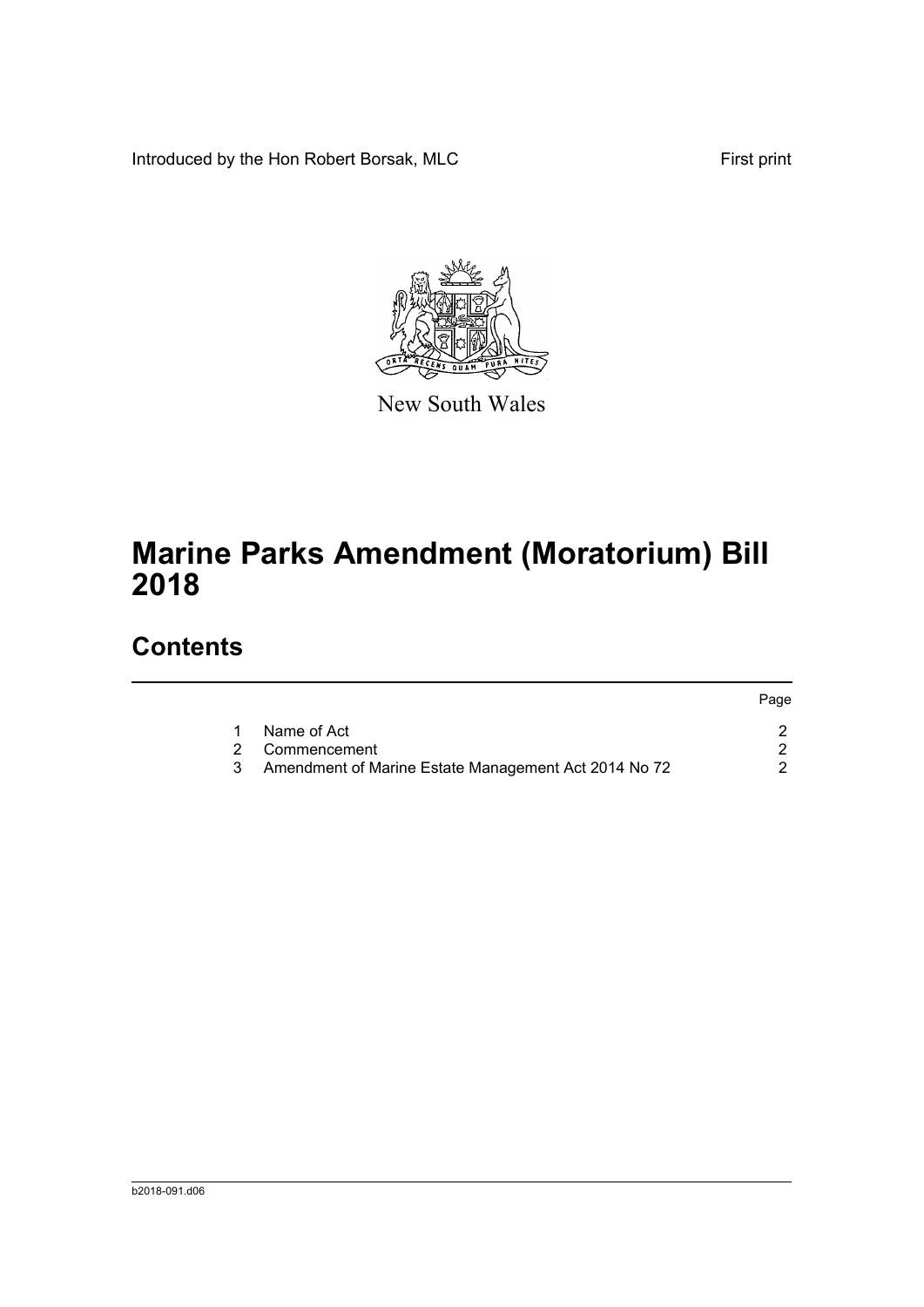

New South Wales

# **Marine Parks Amendment (Moratorium) Bill 2018**

No , 2018

#### **A Bill for**

An Act to amend the *Marine Estate Management Act 2014* to impose a moratorium on the declaration of additional marine parks.